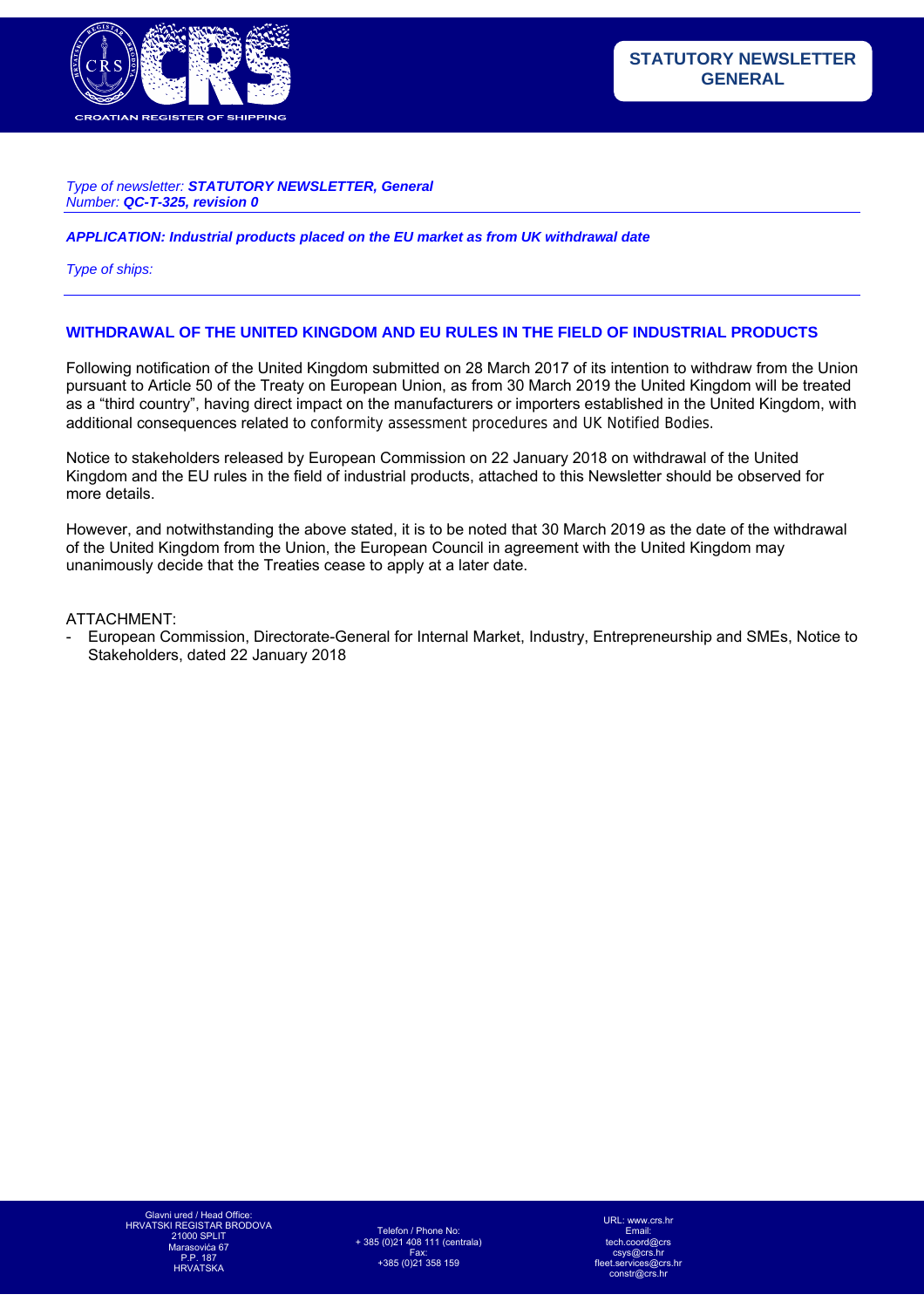

Brussels, 22 January 2018 Rev1

## **NOTICE TO STAKEHOLDERS**

## **WITHDRAWAL OF THE UNITED KINGDOM AND EU RULES IN THE FIELD OF INDUSTRIAL PRODUCTS<sup>1</sup>**

The United Kingdom submitted on 29 March 2017 the notification of its intention to withdraw from the Union pursuant to Article 50 of the Treaty on European Union. This means that, unless a ratified withdrawal agreement<sup>2</sup> establishes another date, all Union primary and secondary law will cease to apply to the United Kingdom from 30 March 2019, 00:00h (CET) ('the withdrawal date').<sup>3</sup> The United Kingdom will then become a 'third country'.<sup>4</sup>

Preparing for the withdrawal is not just a matter for EU and national authorities but also for private parties.

In view of the considerable uncertainties, in particular concerning the content of a possible withdrawal agreement, all interested parties, and especially economic operators, are reminded of legal repercussions, which need to be considered when the United Kingdom becomes a third country. 5

Subject to any transitional arrangement that may be contained in a possible withdrawal agreement, as of the withdrawal date, the EU rules in the field of non-food and nonagricultural products, whether for use by consumers or professionals (hereinafter referred to as "Union product legislation"), no longer apply to the United Kingdom. This has, in

 $\overline{a}$ 

<sup>1</sup> See the annex for the detailed list of Union product legislation.

<sup>&</sup>lt;sup>2</sup> Negotiations are ongoing with the United Kingdom with a view to reaching a withdrawal agreement.

<sup>3</sup> Furthermore, in accordance with Article 50(3) of the Treaty on European Union, the European Council, in agreement with the United Kingdom, may unanimously decide that the Treaties cease to apply at a later date.

<sup>&</sup>lt;sup>4</sup> A third country is a country not member of the EU.

<sup>5</sup> For goods placed on the EU market *before* the withdrawal date, the EU is trying to agree solutions with the United Kingdom in the withdrawal agreement. The essential principles of the EU's position on goods placed on the market under Union law before the withdrawal date are available here: [https://ec.europa.eu/commission/publications/position-paper-goods-placed-market-under-union-law](https://ec.europa.eu/commission/publications/position-paper-goods-placed-market-under-union-law-withdrawal-date_en)[withdrawal-date\\_en.](https://ec.europa.eu/commission/publications/position-paper-goods-placed-market-under-union-law-withdrawal-date_en)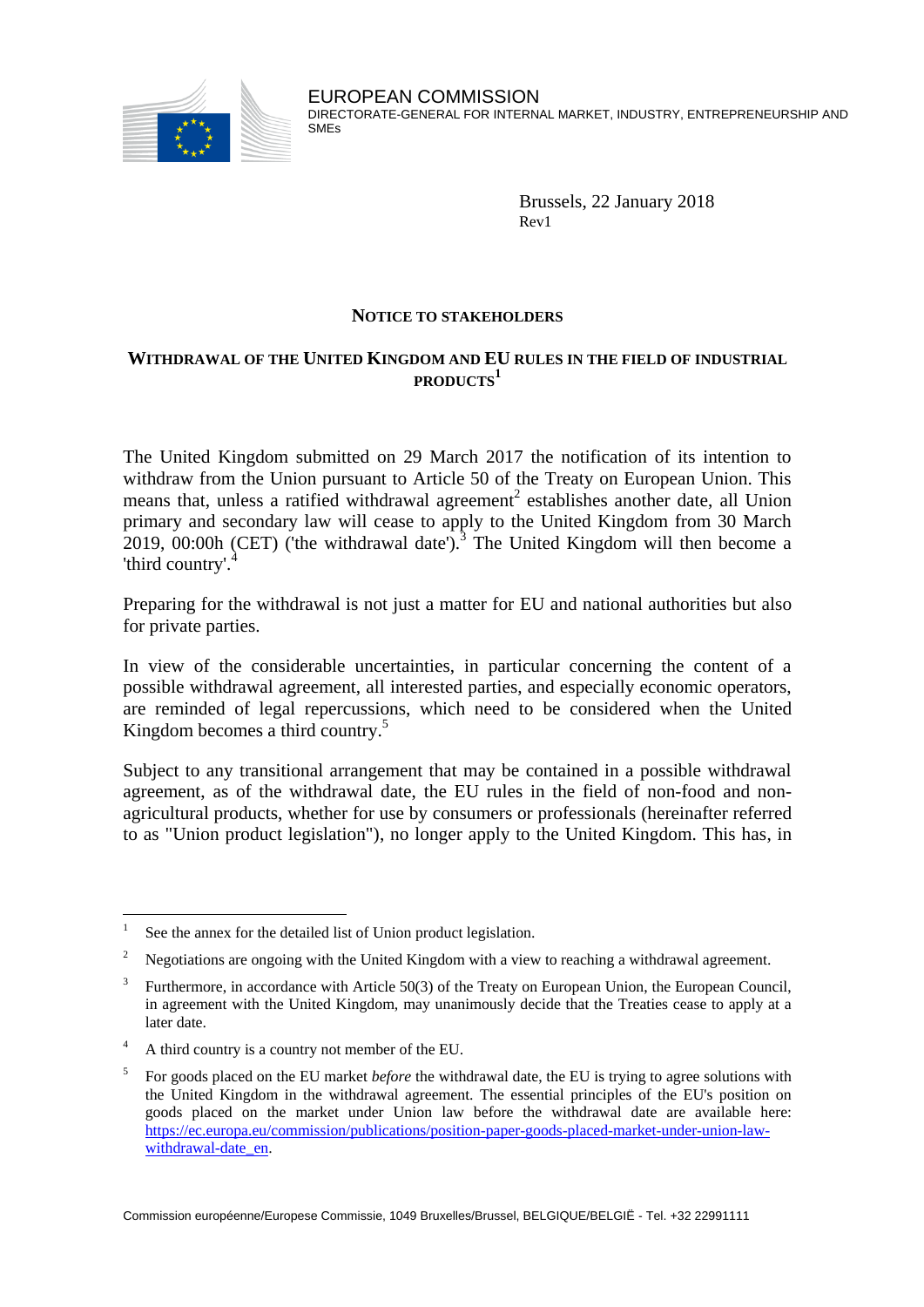particular, the consequences presented below for products **placed on the EU-27 market<sup>6</sup> as from the withdrawal date.**<sup>7</sup> An indicative list of Union product legislation to which this notice applies can be found in the annex. $8$ 

This notice should be read in conjunction with any complementary, more specific notices on the legal consequences of the United Kingdom's withdrawal that may be published with regard to any of the Union acts listed in the annex.

#### **1. CONSEQUENCES FOR THE IDENTIFICATION OF ECONOMIC OPERATORS**

According to Union product legislation, the **importer** is the economic operator<sup>9</sup> established in the Union who places a product from a third country on the Union market. As from the withdrawal date, a manufacturer or importer established in the United Kingdom will no longer be considered as an economic operator established in the Union. As a consequence, an economic operator established in the EU-27 who, prior to the withdrawal date, was considered as an EU distributor will become an importer for the purposes of Union product legislation in relation to products from a third country that this economic operator places on the EU-27 market as from the withdrawal date. This operator will have to comply with the specific obligations relevant to an importer, which are different from those of a distributor.<sup>10</sup>

Currently, Union product legislation does not generally oblige the manufacturer to designate an **authorised representative**. <sup>11</sup> However, if the manufacturer chooses to do so, the applicable legislation requires the authorised representative to be established in the Union. In addition, specific Union legislation does provide for the obligation to have

 $\overline{a}$ The concept of placing on the market refers to each individual product and not to types of products, and whether it was manufactured as an individual unit or in series. For more information on the concept of placing on the market, see Chapter 2 of Commission Notice 2016/C 272/01 "The Blue Guide on the implementation of EU product rules 2016", OJ C 272, 26.7.2016, p. 1 (hereinafter referred to as "the Blue Guide").

<sup>7</sup> This note does not deal w**i**th the placing on the UK market as from the withdrawal date.

<sup>8</sup> Several elements are commonly present in the different pieces of EU product legislation, regardless of the harmonisation technique adopted by the legislator (e.g. the notion of placing on the market and making available of a product; the definitions of the economic operators). In addition to such common elements, Union legislation based on the so-called New Approach also shares the same approach to technical harmonisation, by setting out common requirements ("essential requirements", expressed in the form of performance requirements or objectives to be attained) on how a product has to be designed and manufactured to meet the required level of e.g. health, safety or environmental protection as well as the conformity assessment procedure, which is chosen from among a common set of modules, that has to be followed to demonstrate compliance with such requirements. For more information in this regard, please see the Blue Guide.

<sup>&</sup>lt;sup>9</sup> Union product legislation defines as economic operators the manufacturer, the importer, the distributor and the authorised representative.

<sup>&</sup>lt;sup>10</sup> See Chapter 3 of the Blue Guide.

<sup>11</sup> The Commission proposal for a Regulation of the European Parliament and of the Council laying down rules and procedures for compliance with and enforcement of Union harmonisation legislation on products (COM (2017) 795 final of 19.12.2017: [https://ec.europa.eu/docsroom/documents/26976\)](https://ec.europa.eu/docsroom/documents/26976) provides for the obligation to have a person responsible for compliance information established in the Union in respect of all products that are subject to the Union harmonisation legislation set out in the Annex to the proposed Regulation.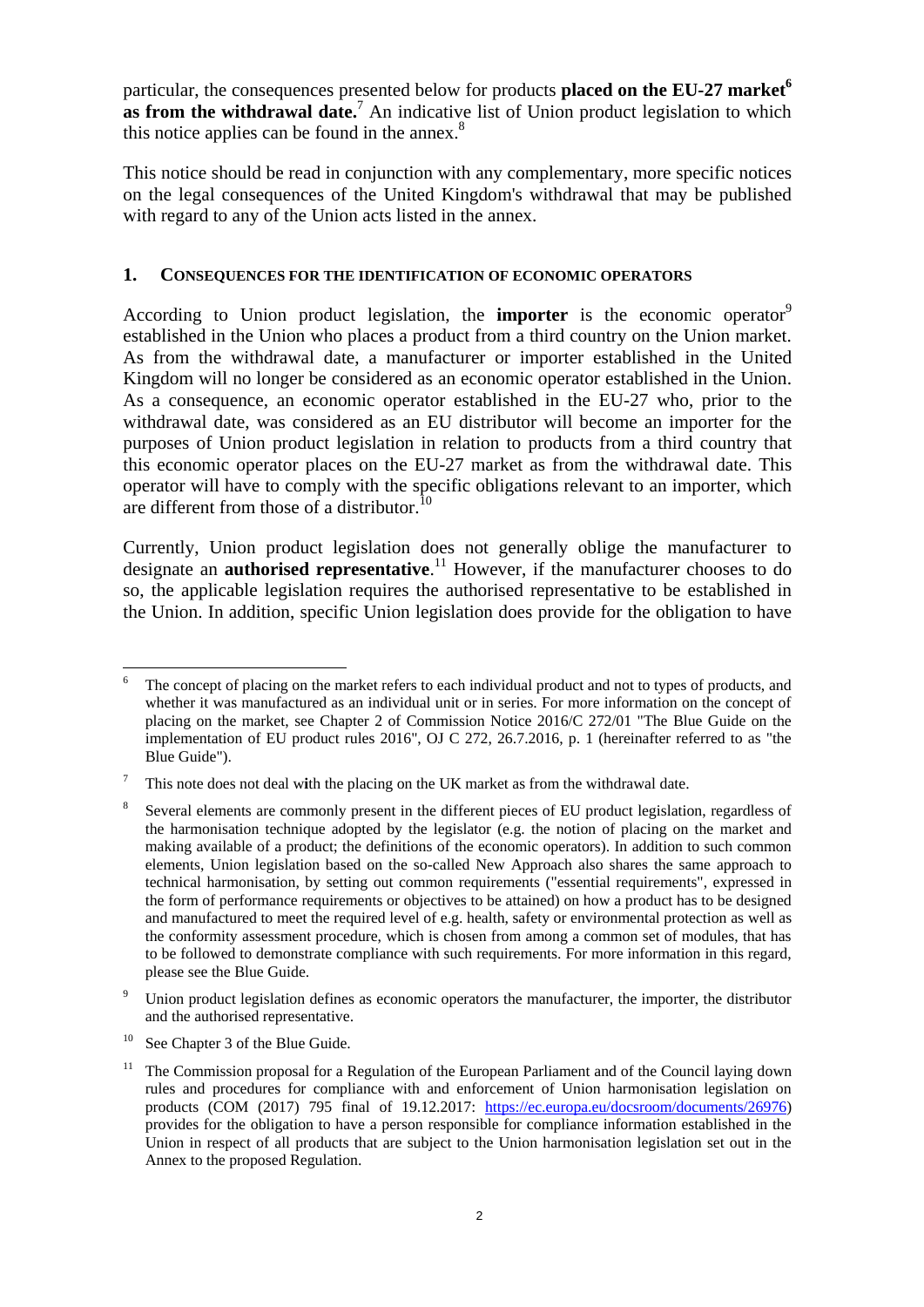an authorised representative (e.g. Union legislation on medical devices<sup>12</sup>, transportable pressure equipment<sup>13</sup> or marine equipment<sup>14</sup>) or a responsible person (cosmetic products<sup>15</sup>) established in the Union.

Authorised representatives or responsible persons established in the United Kingdom will not, as from the withdrawal date, be recognised as authorised representatives or responsible persons for the purposes of the applicable Union product legislation. Therefore, manufacturers are advised to take the necessary steps to ensure that, as from the withdrawal date, their designated authorised representatives or responsible persons are established in the EU-27.

## **2. CONSEQUENCES FOR CONFORMITY ASSESSMENT PROCEDURES AND NOTIFIED BODIES**

In some product areas, Union legislation requires the intervention of a qualified third party, known as Notified Body, in the conformity assessment procedure.

Union product legislation requires Notified Bodies to be established in a Member State and be designated by a Member State notifying authority for performing the conformity assessment tasks set out in the relevant act of Union product legislation. Therefore, as from the withdrawal date, UK Notified Bodies will lose their status as EU Notified Bodies and will be removed from the Commission's information system on notified organisations (NANDO database<sup>16</sup>). As such, UK bodies will not be in a position to perform conformity assessment tasks pursuant to Union product legislation as from the withdrawal date.

When the applicable conformity assessment procedure requires or provides for the possibility of third party intervention, a certificate delivered by a body recognised as an EU Notified Body at the time of the placing of that product on the market will be required for products placed on the market as from the withdrawal date.

Economic operators are advised to take the necessary steps to ensure that, where the applicable conformity assessment procedures require the intervention of a Notified Body, they will hold certificates issued by an EU-27 Notified Body to demonstrate compliance for their products placed on the market as from the withdrawal date.

 $12\,$ <sup>12</sup> Article 14 of Council Directive 93/42/EEC concerning medical devices, OJ L 169, 12.7.1993, p.1, Article 10a of Council Directive 90/385/EEC concerning active implantable medical devices, OJ L 189, 20.7.1990, p. 17 (both Directives to be replaced as of 26 May 2020 by Regulation (EU) 2017/745 of the European Parliament and of the Council, OJ L 117, 5.5.2017, p. 1, where the corresponding provision is Article 11) and Article 10 of European Parliament and Council Directive 98/79/EC on in vitro diagnostic medical devices, OJ L 331, 7.12.1998, p. 1 (to be replaced as of 26 May 2022 by Regulation (EU) 2017/746 of the European Parliament and of the Council, where the corresponding provision is Article 11, OJ L 117, 5.5.2017, p. 176).

<sup>&</sup>lt;sup>13</sup> Article 5 of Directive 2010/35/EU of the European Parliament and of the Council of 16 June 2010 on transportable pressure equipment and repealing Council Directives 76/767/EEC, 84/525/EEC, 84/526/EEC, 84/527/EEC and 1999/36/EC, OJ L 165, 30.6.2010, p. 1.

<sup>&</sup>lt;sup>14</sup> Article 13 of Directive 2014/90/EU of the European Parliament and of the Council on marine equipment, OJ L 257, 28.8.2014, p. 146.

<sup>&</sup>lt;sup>15</sup> Articles 4 and 5 of Regulation (EC) No 1223/2009 of the European Parliament and of the Council of 30 November 2009 on cosmetic products, OJ L 342, 22.12.2009, p. 59.

<sup>16</sup> <http://ec.europa.eu/growth/tools-databases/nando/>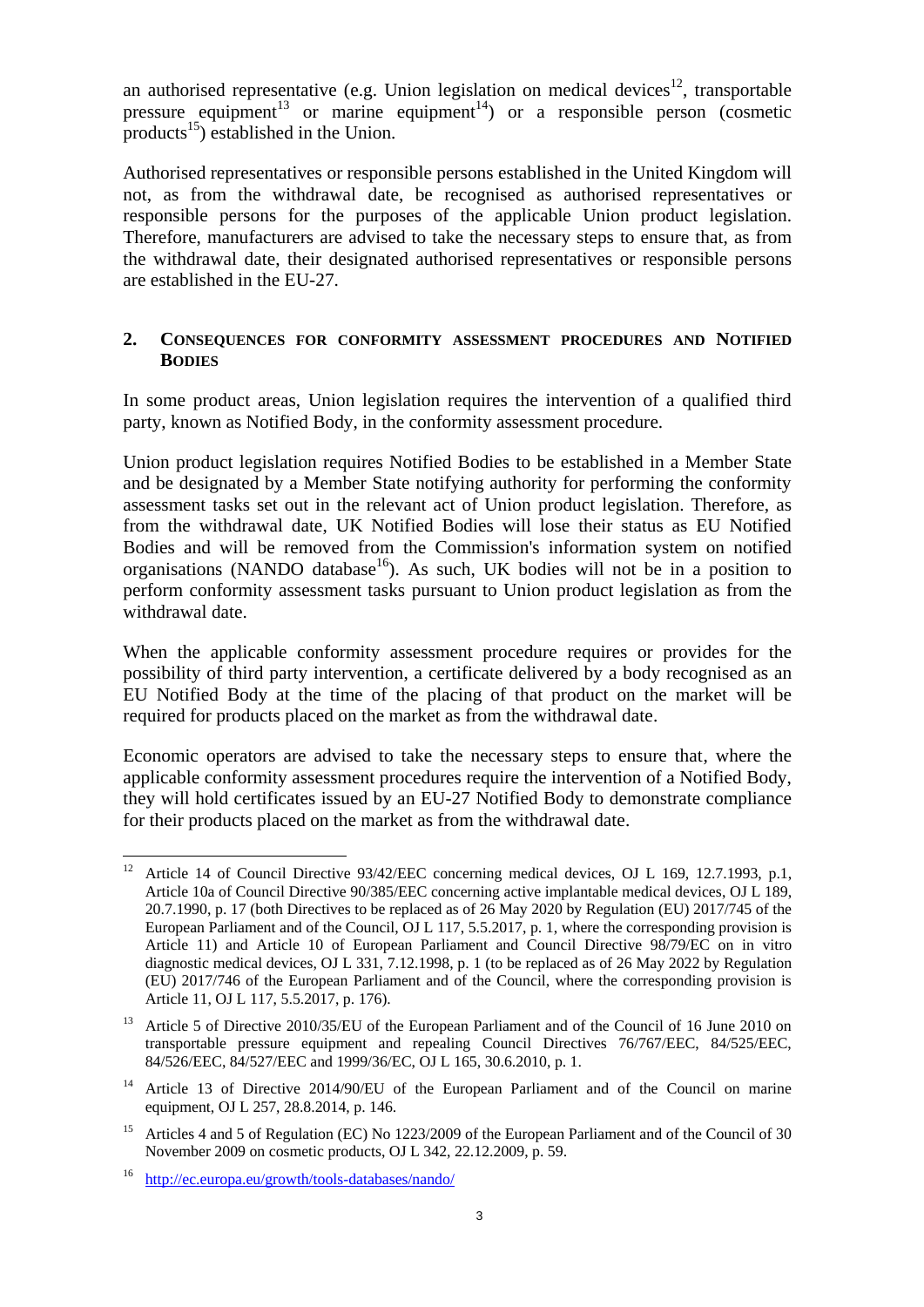Where economic operators hold certificates issued by a UK Notified Body prior to the withdrawal date and plan to continue placing the product concerned on the EU-27 market as from the withdrawal date, they are advised to consider either applying for a new certificate issued by an EU-27 Notified Body or arranging for a transfer – on the basis of a contractual arrangement between the manufacturer, the UK Notified Body, and the EU-27 Notified Body - of the file and the corresponding certificate from the UK Notified Body to an EU-27 Notified Body, which would then take over the responsibility for that certificate. This responsibility depends on the specific conformity assessment procedure required for the product concerned under the applicable product legislation set out in Annex.

The websites of the Commission on the Single Market for Goods (http://ec.europa.eu/growth/single-market/goods en and [http://ec.europa.eu/growth/sectors\\_en\)](http://ec.europa.eu/growth/sectors_en) provide general information concerning Union harmonisation legislation applicable to non-food and non-agricultural products. These pages will be updated with further information, where necessary.

European Commission

Directorate-General for Internal Market, Industry, Entrepreneurship and SMEs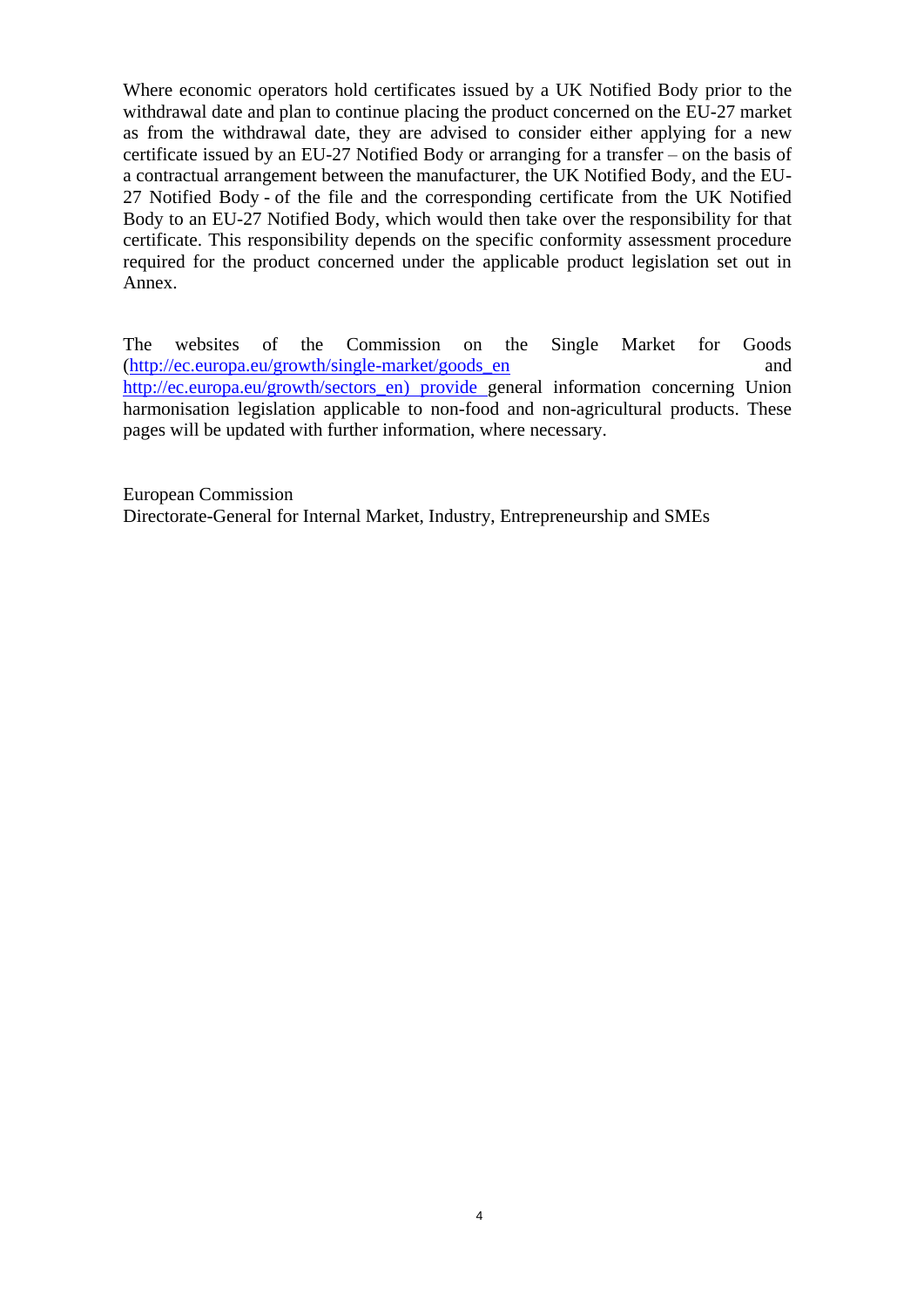# **Annex: Indicative list of Union product legislation**

This notice applies primarily to:

- Products within the scope of Directive 2001/95/EC on general product safety (OJ L 11, 15.1.2002, p. 4)
- The restriction of the use of certain hazardous substances in electrical and electronic equipment (Directive 2011/65/EU, OJ L 174, 1.7.2011, p. 88) and Directive 2012/19/EU on waste electrical and electronic equipment (OJ L 197, 24.7.2012, p. 38)
- Batteries and waste batteries (Directive 2006/66/EC, OJ L 266, 26.9.2006, p. 1)
- Appliances burning gaseous fuels (Directive 2009/142/EC, OJ L 330, 16.12.2009, p. 10, to be replaced as of 21 April 2018 by Regulation (EU) 2016/426, OJ L 81, 31.3.2016, p. 99)
- Ecodesign requirements for energy-related products (Directive 2009/125/EC, OJ L 285, 31.10.2009, p. 10, and all implementing Regulations for specific product groups that have been adopted under this Framework Directive)
- Simple pressure vessels (Directive 2014/29/EU, OJ L 96, 29.3.2014, p. 45)
- Toys' safety (Directive 2009/48/EC*,* OJ L 170, 30.6.2009, p. 1)
- Electrical equipment designed for use within certain voltage limits (Directive 2014/35/EU, OJ L 96, 29.3.2014, p. 357)
- Machinery (Directive 2006/42/EC, OJ L 157, 9.6.2006, p. 24)
- Electromagnetic compatibility (Directive 2014/30/EU, OJ L 96, 29.3.2014, p. 79)
- Measuring instruments (Directive 2014/32/EU, OJ L 96, 29.3.2014, p. 149)
- Non-automatic weighing instruments (Directive 2014/31/EU, OJ L 96, 29.3.2014, p. 107)
- Cableway installations designed to carry persons (Directive 2000/9/EC, OJ L 106, 3.5.2000, p. 21, to be replaced as of 21 April 2018 by Regulation (EU) 2016/424, OJ L 81, 31.3.2016, p. 1)
- Radio equipment (Directive 2014/53/EU, OJ L 153, 22.5.2014, p. 62)
- Medical devices and Active implantable medical devices (Directives 93/42/EEC, OJ L 169, 12.7.1993, p. 1, and 90/385/EEC, OJ L 189, 20.7.1990, p. 17, to be replaced as of 26 May 2020 by Regulation (EU) 2017/745, OJ L 117, 5.5.2017, p. 1, with the exception of the provisions of Directives 93/42/EEC and 90/385/EEC listed in Article 122 of Regulation 2017/45, for which a later date of repeal is provided for)
- In vitro diagnostic medical devices (Directive 98/79/EC, OJ L 331, 7.12.1998, to be replaced as of 26 May 2022 by Regulation (EU) 2017/746, OJ L 117, 5.5.2017,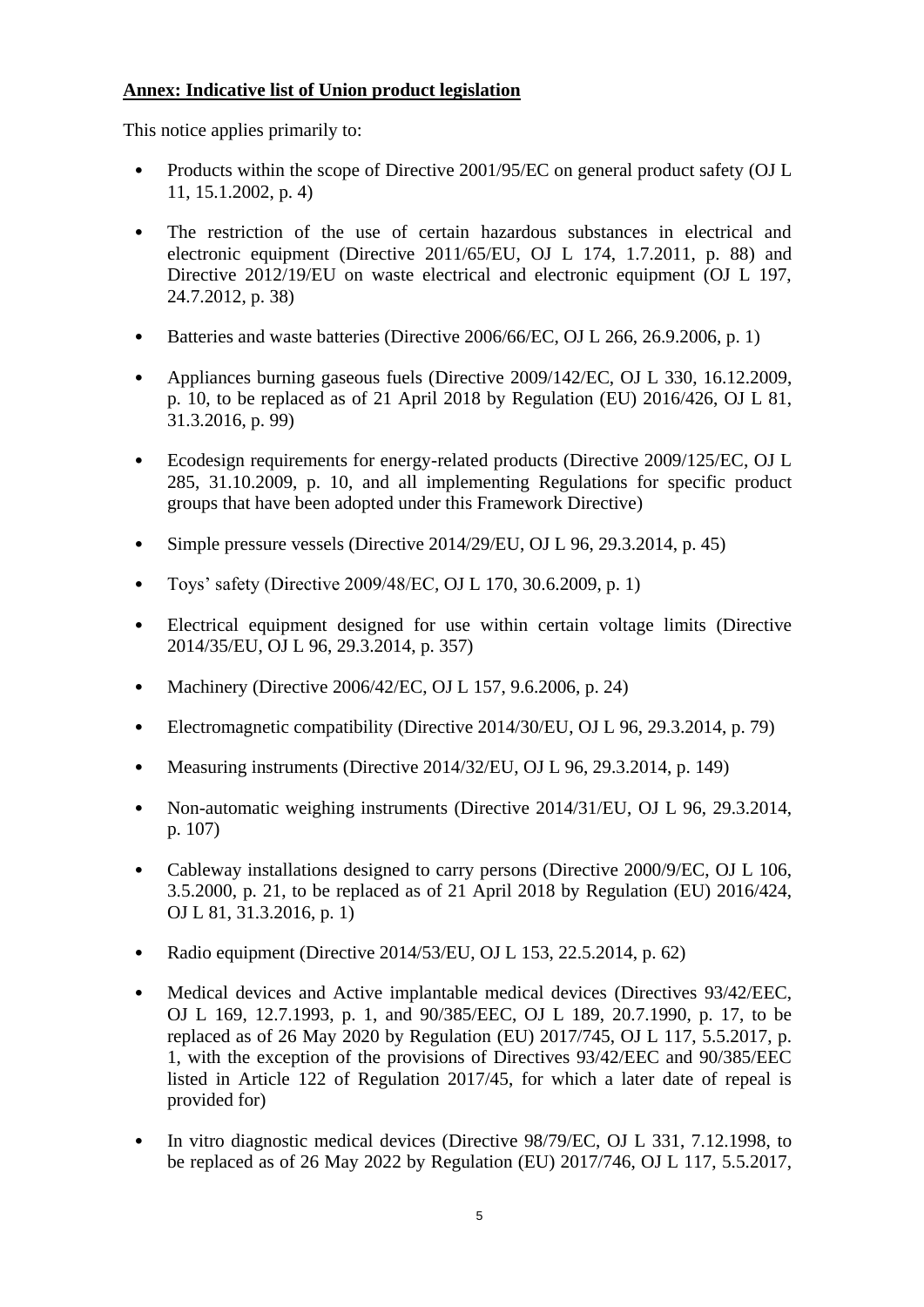p. 176, with the exception of the provisions of Directive 98/79/EC listed in Article 112 of Regulation 2017/46, for which a later date of repeal is provided for)

- Cosmetics (Regulation (EC) 1223/2009, OJ L 342, 22.12.2009, p. 59)
- Pressure equipment (Directive 2014/68/EU, OJ L 189, 27.6.2014, p. 164)
- Transportable Pressure equipment (Directive 2010/35/EU, OJ L 165, 30.6.2010, p. 1)
- Aerosol Dispensers (Directive 75/324/EEC, OJ L 147, 9.6.1975, p. 40)
- Lifts and safety components for lifts (Directive 2014/33/EU, OJ L 96, 29.3.2014, p. 251)
- Recreational craft and personal watercraft (Directive 2013/53/EU OJ L 354, 28.12.2013, p. 90)
- Equipment and protective systems intended for use in potentially explosive atmospheres (Directive 2014/34/EU, OJ L 96, 29.3.2014, p. 309)
- Explosives for civil uses (Directive  $2014/28/EU$ , OJ L 96, 29.3.2014, p. 1)
- Construction products (Regulation (EU) No 305/2011, OJ L 88, 4.4.2011, p. 5)
- Pyrotechnics (Directive 2013/29/EU, OJ L 178, 28.6.2013, p. 27)
- Regulation on the Labelling of Tyres (Regulation (EC) No 1222/2009*,* OJ L 342, 22.12.2009, p. 46)
- Personal protective equipment (Directive 89/686/EEC, OJ L 399, 30.12.1989, p. 18, to be replaced as of 21 April 2018 by Regulation (EU) 2016/425, OJ L 81, 31.3.2016, p. 51)
- Marine equipment (Directive  $2014/90/EU$ , OJ L  $257, 28.8.2014$ , p. 146)
- Noise emission in the environment by equipment for use outdoors (Directive 2000/14/EC, OJ L 162, 3.7.2000, p. 1)
- Energy labelling (Regulation (EU) No 2017/1369, OJ L 198, 28.7.2017, p. 1, and all delegated Regulations for specific product groups that have been adopted under this Framework Regulation and those adopted under Directive 2010/30/EU, OJ L 153, 18.6.2010, p. 1, the predecessor of Regulation 2017/1369).
- Regulation on textile fibre names and related labelling and marking of textile products (Regulation (EU) No 1007/2011, OJ L 272, 18.10.2011, p. 1)
- Directive relating to labelling of the materials used in the main components of footwear (Directive 94/11/EC, OJ L 100, 19.4.1994, p. 37)
- Metrology (Directive 2011/17/EU OJ L 71, 18.3.2011, p. 1 Repeal of several directives – transition till 2025)
- Bottles as measuring containers (Directive 75/107/EEC, OJ L 42, 15.2.1975, p. 14)